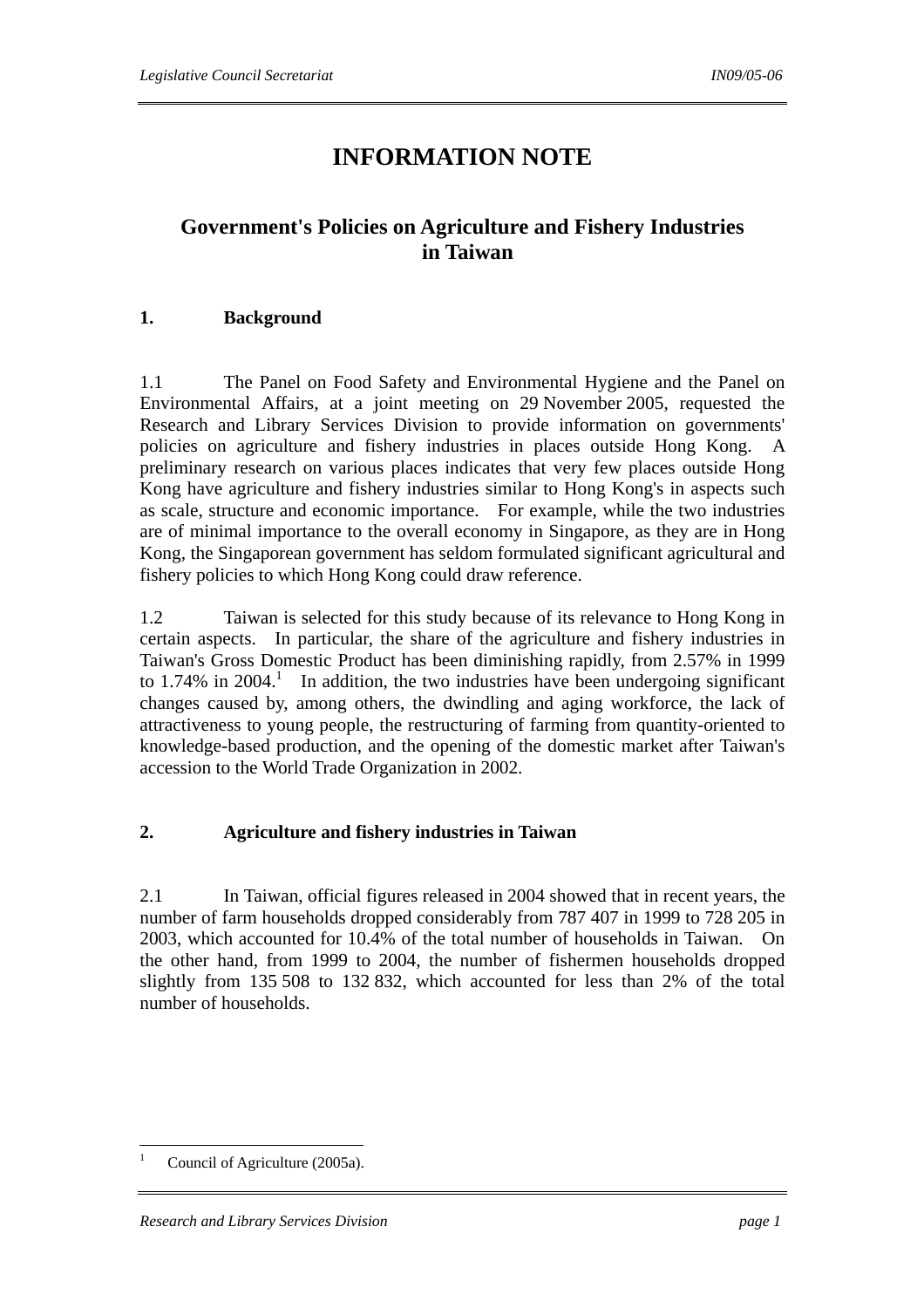2.2 In 2004, the total agricultural production valued at NT\$386.5 billion (HK\$94 billion), while the total fishery production, including aquacultural products, was 1.41 million tons worth US\$2.7 billion  $(HK$21 billion)<sup>2</sup>$  In 2004, the total value of agricultural imports was about US\$8.86 billion (HK\$69 billion), including crop products of US\$5.2 billion (HK\$41 billion) and fishery products of US\$526 million (HK\$4 billion). Meanwhile, the quantity of agricultural imports totalled 18.6 million tons, including fishery products of 387 000 tons.

2.3 Both agricultural and fishery policies are formulated by the Council of Agriculture (COA) of the Executive Yuan, which is responsible for agricultural and fishery affairs and food administration. Under COA, there are a number of bodies, each with specified responsibilities to assist COA in carrying out its functions. The four major bodies are:

- (a) the Agriculture and Food Agency, which is responsible for the *"drafting, implementation and supervision of agricultural and food policies, laws…and plans…the promotion of domestic agricultural products and the supervision of agricultural and food products processing*;*"* <sup>3</sup>
- (b) the Fisheries Agency, which is responsible for the *"drafting and supervision of fisheries policies, laws…and plans*, *and the planning, implementation and supervision of the aquaculture industry*;"<sup>4</sup>
- (c) the Bureau of Animal and Plant Health Inspection and Quarantine, which is responsible for the *"drafting, implementation and supervision of policies, laws and plans on animal and plant diseases, pest control and quarantine, and the inspection and treatment for diseases of imported and exported animals and the products of livestock, poultry and fishery*;*"* <sup>5</sup> and
- (d) the Bureau of Agricultural Finance, which is responsible for the *"planning of the agricultural financial system and regulatory policies*…*and the planning, supervision and assistance of agricultural financing." 6*

 $\frac{1}{2}$ Council of Agriculture (2005a), (2005b) and (2005g).

<sup>3</sup> Article 2, Organizational Act of the Agriculture and Food Agency, Council of Agriculture, Executive Yuan.

Article 2, Organizational Act of the Fisheries Agency, Council of Agriculture, Executive Yuan.

Article 2, Organizational Act of the Bureau of Animal and Plant Health Inspection and Quarantine, Executive Yuan.

Article 2, Organization Act of the Bureau of Agricultural Finance, Council of Agriculture, Executive Yuan.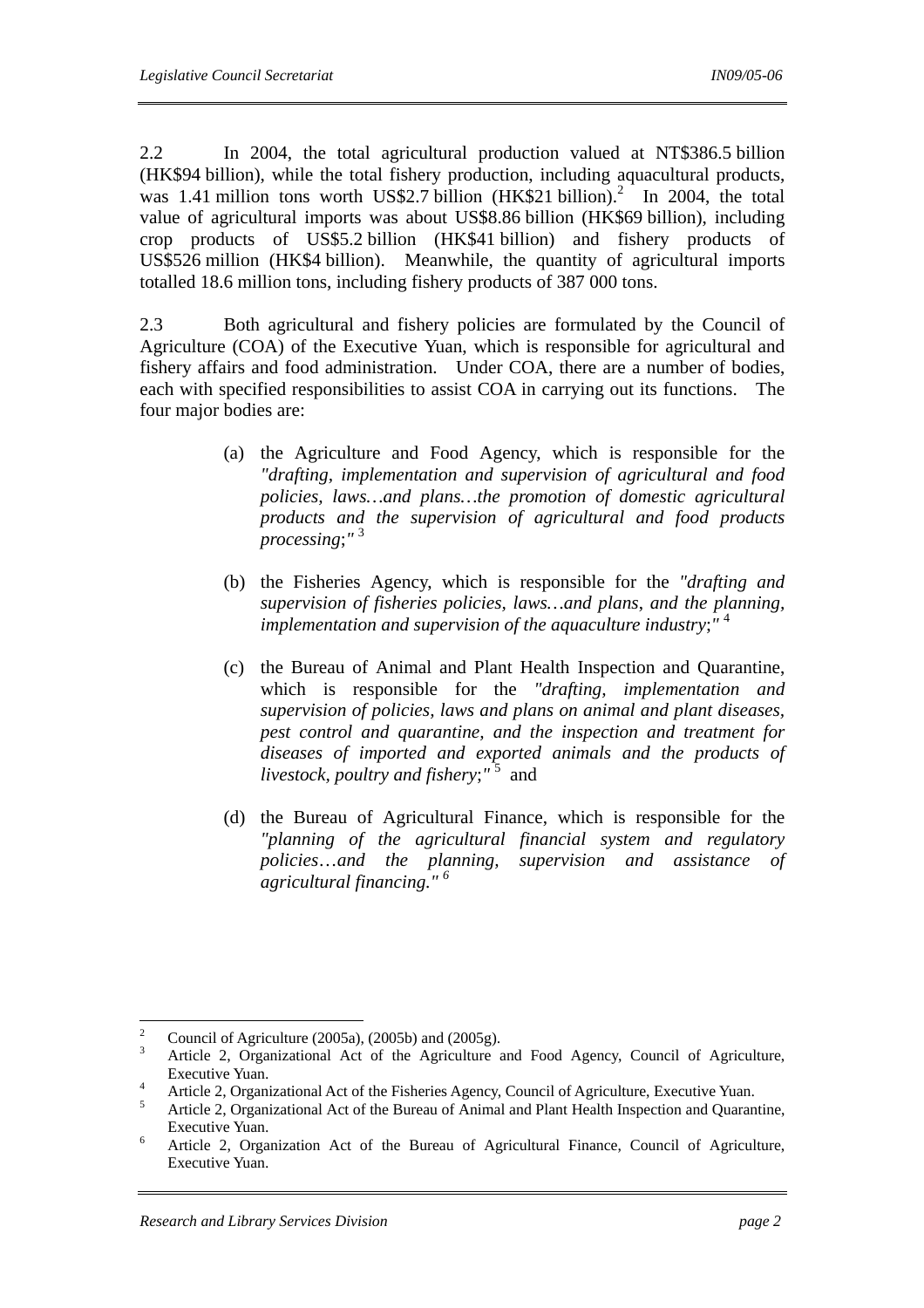2.4 In addition, COA exercises authority over agricultural research and extension stations and institutes. The **Appendix** presents the organizational framework of government bodies relating to agriculture and fisheries in Taiwan.

# **3. Agricultural policy**

3.1 In Taiwan, the government's agricultural policy is primarily governed by the Agricultural Development Act which aims *"to ensure the sustainability of agricultural development, to address agricultural globalization and liberalization, to promote reasonable farmland uses, to stabilize agricultural production and sale, to increase farmers' income and enhance their well-being, and to raise the living*  standards of farmers".<sup>7</sup> The major components of the agricultural policy are as follows:

Enhancing the competitiveness of agriculture

3.2 To cope with the worldwide trend of developing agriculture into a knowledge-based economy, COA has introduced a series of measures for the upgrading of agriculture, which include:

- (a) co-ordinating with other public authorities relating to education and technology to promote agricultural research and education;
- (b) developing the food processing industry to add value to farm products, making them more commercialized, and therefore promoting agriculture from a primary industry to a secondary or tertiary one;
- (c) modernizing agricultural marketing channels, such as encouraging quality accreditation on fresh agricultural products, promoting brand names to strengthen the competitiveness of local products, and combining rural culture and seasonal features with sales activities to enhance consumers' awareness of local products; and

 $\overline{a}$ 

<sup>7</sup> Article 1, the Agricultural Development Act.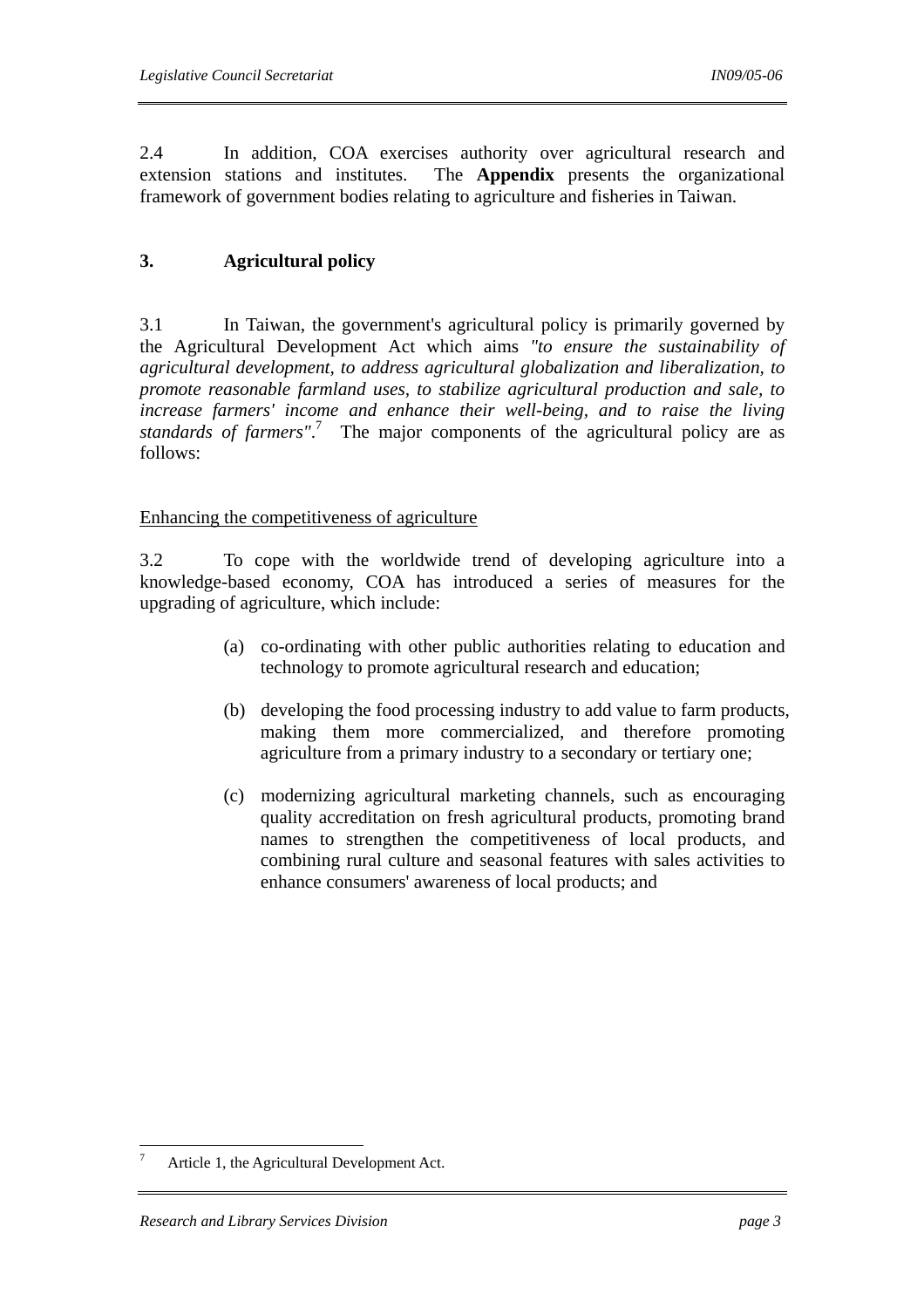(d) revising the Agricultural Development Act in 2003 to provide the legal basis for the government to establish agricultural technology parks. As of December 2004, the Pingtung Agricultural Biotechnology Park, the Tainan Orchid Biotechnology Park, the Changhua County National Floricultural Park and the Chiayi County Spice and Medicinal Herb Biotechnology Park have been under development. In particular, the Pingtung Agricultural Biotechnology Park, which involves an investment of NT\$8.3 billion (HK\$1.9 billion), is the first agricultural biotechnology park in Taiwan. The 350-hectare Park can accommodate up to 120 companies. Companies moving into the Park during its first two years of operation will be offered three rent-free years, and those making special contributions to agriculture will enjoy up to five years of land rental exemptions or reductions. COA expects that by 2014, the Park's annual production value will reach NT\$18 billion (HK\$4.2 billion) and the annual revenues generated by patented agricultural products will exceed NT\$2 billion (HK\$470 million). It also expects that the Park will create 8 000 job opportunities.<sup>8</sup>

# Development of recreational farms

3.3 Based on the ideas of "agriculture with tourism", "agriculture with education" and "agriculture with leisure", COA assists farmers in transforming their businesses into recreational farms, such as helping cities, counties and towns make plans for recreational farms. Such plans include training relevant manpower, strengthening research and development for recreational farm products, organizing local recreational activities and building public facilities in recreational farms. COA also encourages recreational farms to form strategic alliances and participate in international tourism exhibitions. In January 2002, the Recreational Agriculture Guidance and Management Regulations were revised to allow the establishment of recreational farms as small as 0.5 hectare and the re-designation of land for the construction of board and lodging facilities for visitors. Up to September 2003, COA had approved the establishment of 114 recreational farms.

 8 Biotechnology park tentatively approved, *Taipei Times*, 7 October 2003, available from: http://www.taipeitimes.com/News/taiwan/archives/2003/10/07/2003070727/print [Accessed December 2005], and New agricultural biotech park act provides added incentives, *Invest in Taiwan*, 13 June 2004, available from: http://investintaiwan.gov.tw/en/news/200406/2004061302.html [Accessed December 2005].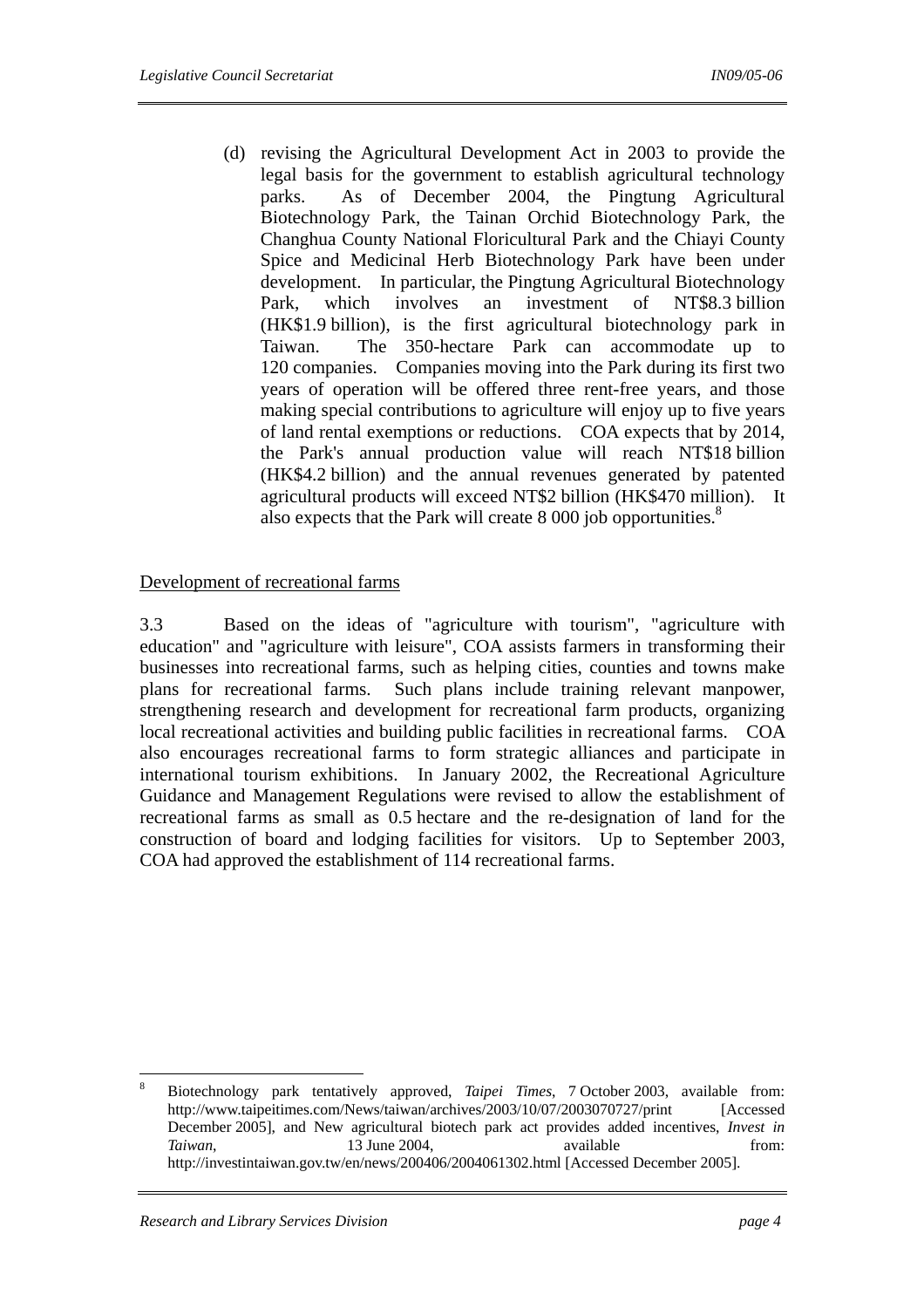# Vocational training

3.4 To help farmers cope with the restructuring of agriculture, COA has been offering:

- (a) professional agricultural training to encourage youngsters in rural areas to stay in farming and train them to become farmers with an international outlook and professional skills. Such training courses cover vegetables, flowers, fruit trees, seedlings, livestock, agricultural materials, organic agriculture, recreational farm, agribusiness management, marketing strategies and up-to-date technologies. Up to 2004, 66 training classes had been conducted and 1 899 people had completed such training courses;
- (b) agricultural information and Internet skill training to strengthen farmers' capability of gathering up-to-date information. Up to 2004, 4 430 farmers had attended such classes; and
- (c) vocational training for farmers who quit farming to learn other skills. Up to 2004, about 2 700 farmers had attended 90 training classes on snack making, Chinese cooking, western cooking, beverage preparation, wine mixing and baking.

#### Health and living support

3.5 COA has set up a health and living support system in farm villages where old farmers can live a respectable life after retirement. The system includes:

- (a) training about 650 volunteers to serve farming families, such as providing consultation and referral services and looking after solitary old farmers;
- (b) training 150 volunteers to visit disabled farmers and assisting primary-level farmers' associations in providing education on life-long care to farmers in need. Up to 2004, about 57 600 farm families had benefited from this initiative;
- (c) improving the relevant infrastructures and cultural and recreational facilities; and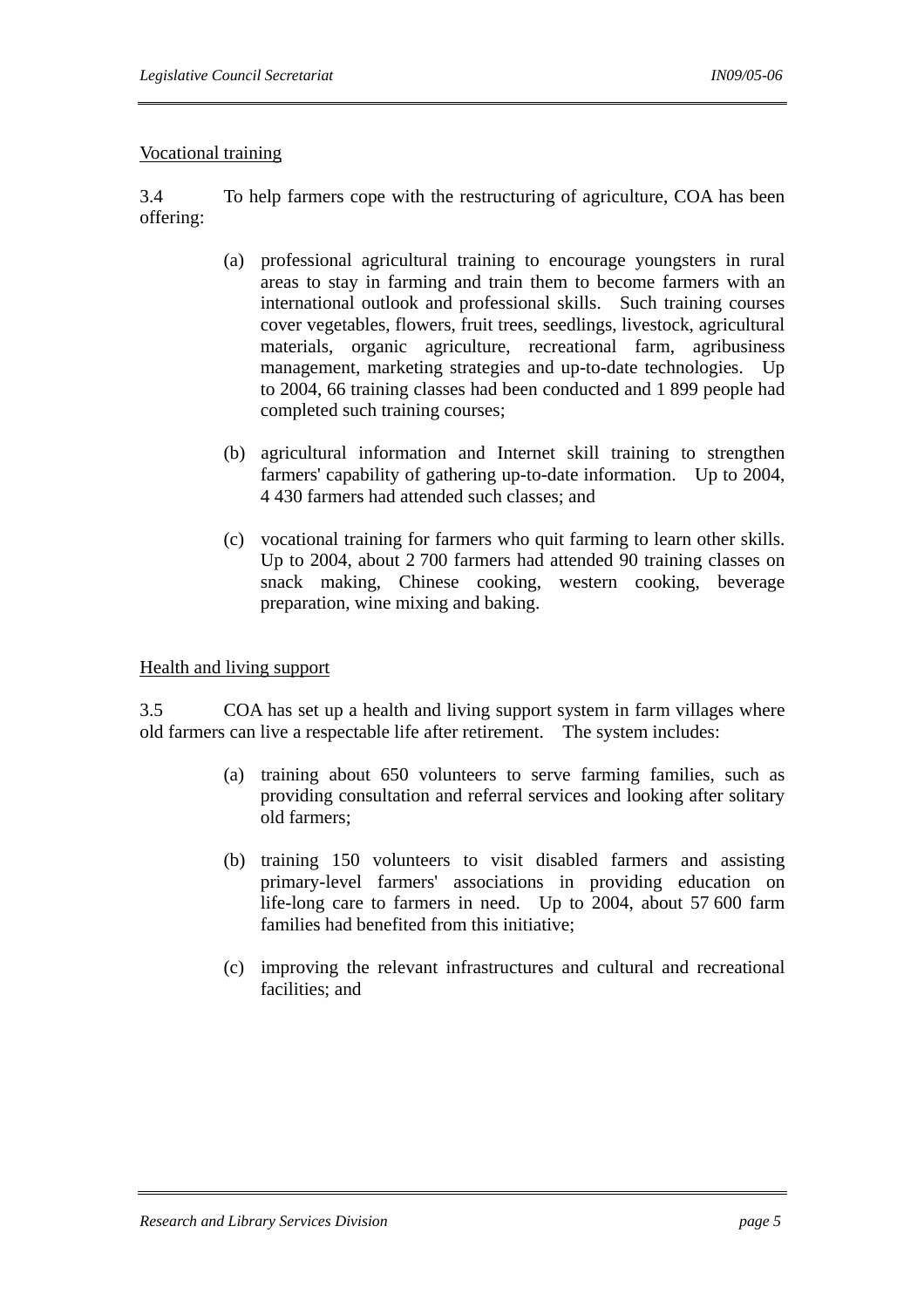(d) providing allowances to old farmers under the Provisional Elderly Farmers' Welfare Allowance Regulation. Since 2004, the monthly allowance whose amount is adjusted every 5 years has increased from NT\$3,000 (HK\$702) to NT\$4,000 (HK\$936).<sup>9</sup>

#### Financial support

3.6 COA has provided financial support for the sustainable development of agriculture, which includes:

- (a) establishing the Agricultural Development Fund of NT\$151 billion (HK\$35 billion) which aims to promote farmers' welfare and agricultural development. For instance, in 2004, NT\$5 billion (HK\$1.2 billion) was appropriated from the Fund to provide loans to agricultural and marketing groups at a 2% annual interest rate, and 1 500 applications for such loans were approved;
- (b) providing scholarships or grants to young people who wish to engage in the agricultural industry to study agriculture;
- (c) providing guidance to agricultural school or college graduates who purchase arable land to engage in agricultural production and need capital to start their businesses;
- (d) providing agricultural natural disaster relief, which is in the form of cash, grant, low-interest loan or tax exemption/reduction, to farmers to alleviate losses from natural disasters and resume production quickly; and
- (e) subsidizing the freight of chemical fertilizers so as to ease the impact of the price hike of chemical fertilizers on crop production costs.

<sup>-&</sup>lt;br>9 Under the Regulation, eligible farmers include those who have reached the age of 65; have been covered by the farmers' health insurance programme for more than six months; and are not receiving any old-age pensions from social insurance (such as labour insurance), living allowances or other types of government assistance. This allowance scheme is also applicable to fishermen.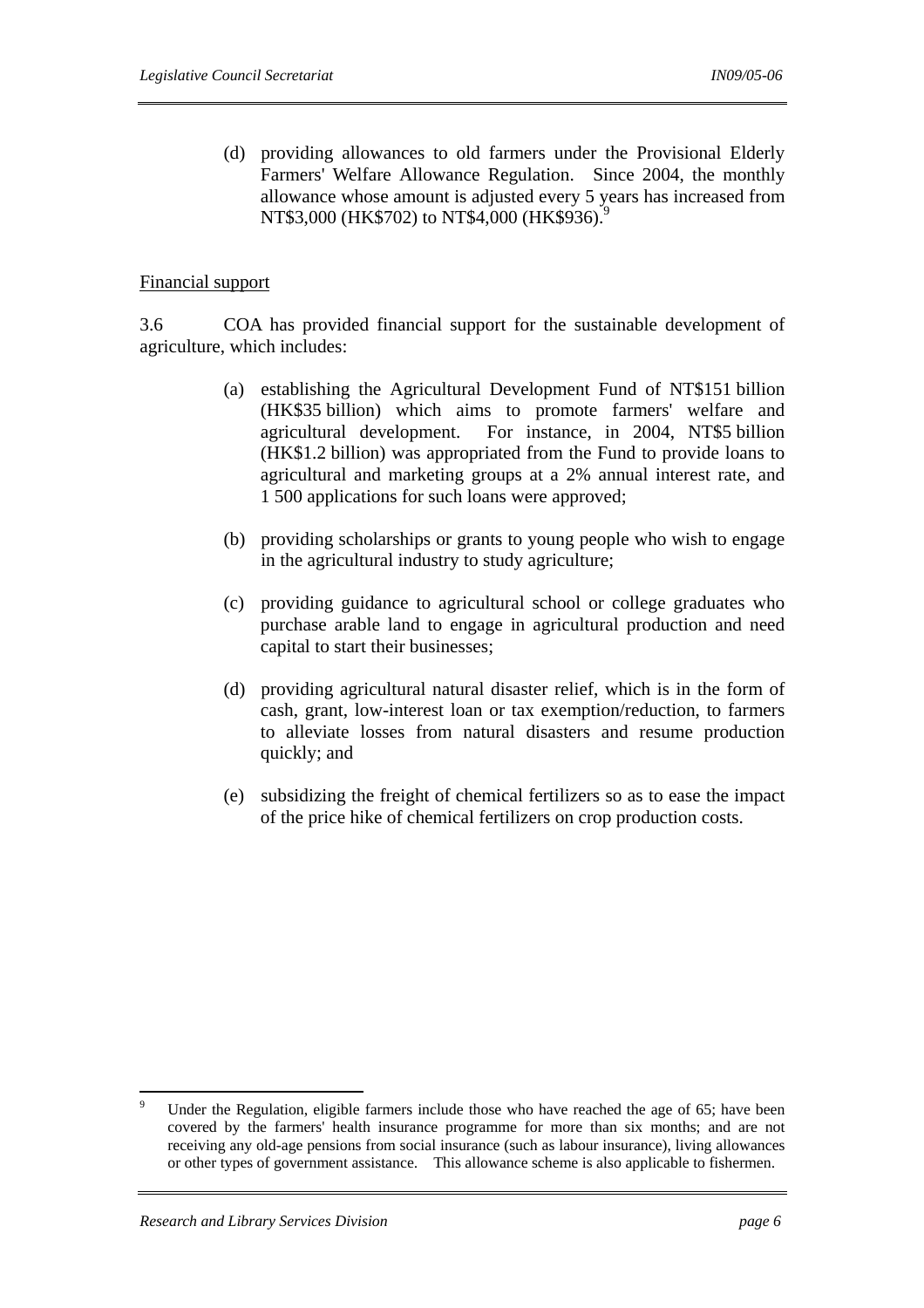# **4. Fishery policy**

4.1 In Taiwan, the government's fishery policy is primarily governed by the Fisheries Act which aims *"to conserve and rationally utilize aquatic resources, to increase fisheries productivity, to promote sound fisheries development, to guide and assist the recreational fishery, to maintain order of the fisheries, and to improve the living of fishermen*".<sup>10</sup> The major components of the fishery policy are as follows:

#### Enhancing the competitiveness of fisheries

4.2 To strengthen the competitiveness of fisheries in Taiwan, COA has adopted the following measures:

- (a) improving the relevant fishery infrastructures, such as the construction of multi-purpose fishing ports to meet the recreational needs of tourists and promote recreational fisheries at marine areas;
- (b) promoting the development of deep sea, offshore and coastal fisheries, such as conducting surveys on high seas fishery resources, and establishing artificial reef areas, protected reef areas and fishery conservation areas to improve the productivity of fishing grounds. For example, in 2004, COA released 4 000 utility-pole reefs and 30 large steel reefs in 16 artificial reef zones along the coastline;
- (c) promoting the development of aquaculture by releasing the "Criteria for Installation of Good Aquaculture Practice" and the "Guideline for Application and Assistance for Good Aquaculture Practice" to help fishermen improve their management;
- (d) planning to establish the Yilan County Marine Bioscience Park to facilitate technology transfer for fisheries and their related industries: $11$  and
- (e) engaging experts to conduct workshops for fishermen's associations, aiming to help fishermen resolve issues on fishing technologies and develop modern management modes.

 $10<sup>10</sup>$ 10 Article 1, the Fisheries Act. In the Act, "fisheries" means "*the industries of catching, of harvesting, or of cultivating aquatic organisms, as well as processing, transportation, and distribution industries associated thereto*".<br><sup>11</sup> The Yilan County Marine Bioscience Park, expected to start operation by the end of 2008, covers

about 50 hectares. Its target industries include aquaculture and biotechnology cultivation, multi-purpose algae biotechnology cultivation, marine produce food science, reuse and recycling, marine biology specialty chemical ingredients, value-added park culture and biomedicine. *The One and Only Marine Bioscience Park*, available from: http://enwww.e-land.gov.tw/default.asp?PageId=Best\_Of\_Taiwan [Accessed December 2005].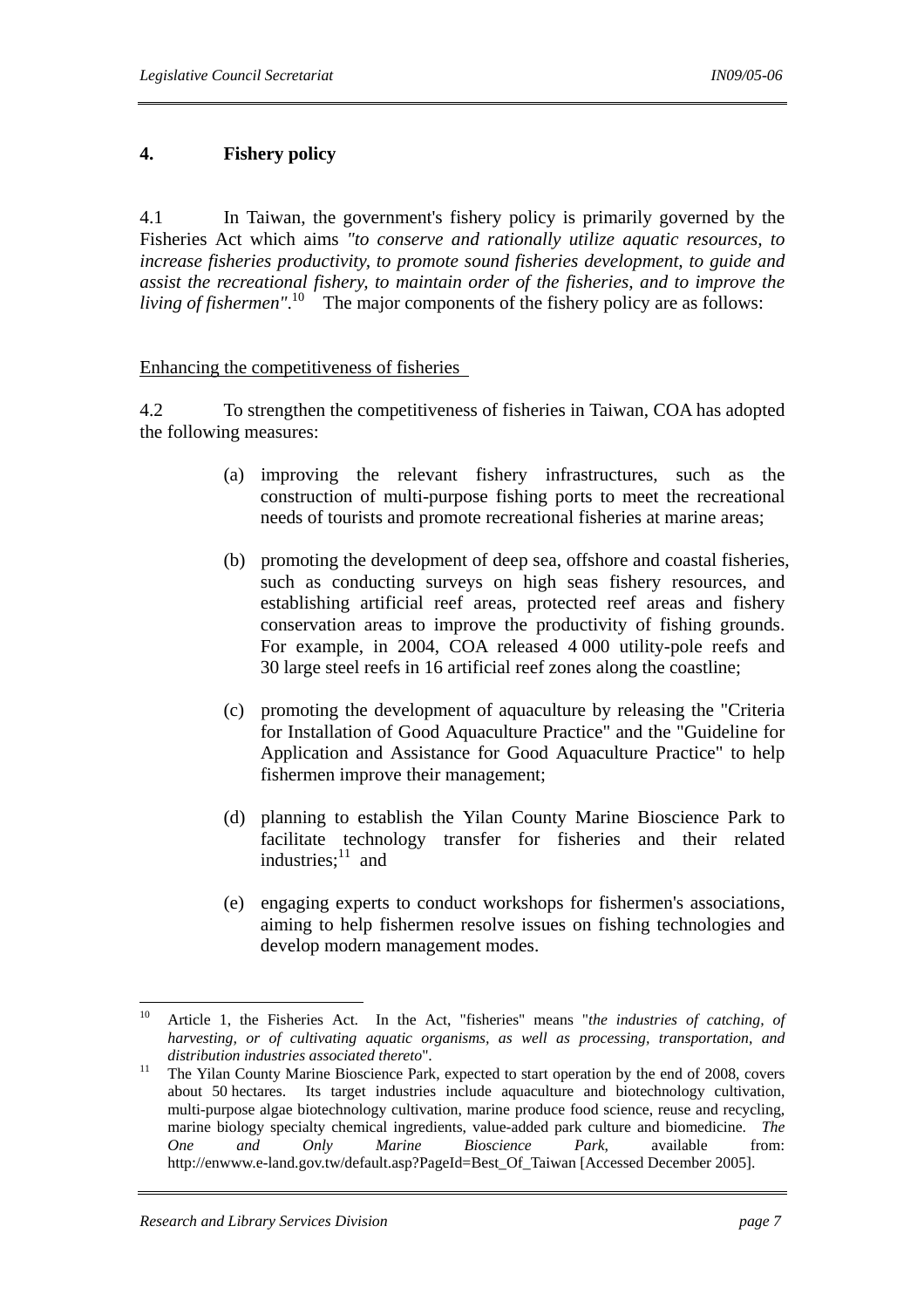# Development of recreational fisheries

4.3 COA has sponsored a community-wide recreational fishing management team to help fishermen's associations develop recreational fishing. It has established 26 fishery resources conservation zones. It also encourages private investment in the construction and management of leisure fishery facilities in coastal areas such as Penghu County and IIan County.

#### Vocational training

- 4.4 To improve the quality of fishing manpower, COA has provided:
	- (a) fishing boat training sessions on fishing regulations, international treaties, international fishing negotiations and dispute resolution, sea survival skills, on-board fire fighting, emergency rescue and life raft operation. Up to 2004, such sessions had been attended by a total of 13 347 fishermen; and
	- (b) training programmes for fishermen who wish to quit fishing to learn other skills.

## Health and living support

4.5 COA has set up a health and living support system for fishermen, similar to the one for farmers. In particular, like farmers, retired fishermen are entitled to receive allowances under the Provisional Elderly Farmers' Welfare Allowance Regulation.

#### Financial support

4.6 COA has adopted the following measures to ease the financial pressure on fishermen and sustain the development of fisheries:

- (a) using the Agricultural Development Fund to promote fisheries;
- (b) providing scholarships to children of underprivileged fishermen to attend high schools, colleges and universities;
- (c) subsidizing the price of oil used by fishing boats to ease fishermen's operating difficulties, with the subsidy ranging from NT\$1,468 (HK\$344) to NT\$1,662 (HK\$389) per kilolitre of fuel, depending on the types of fishing boats. To prevent the misuse of the subsidy, the Fishing Boat Oil Misuse Prevention Supervisory Committee has been set up to conduct random checks;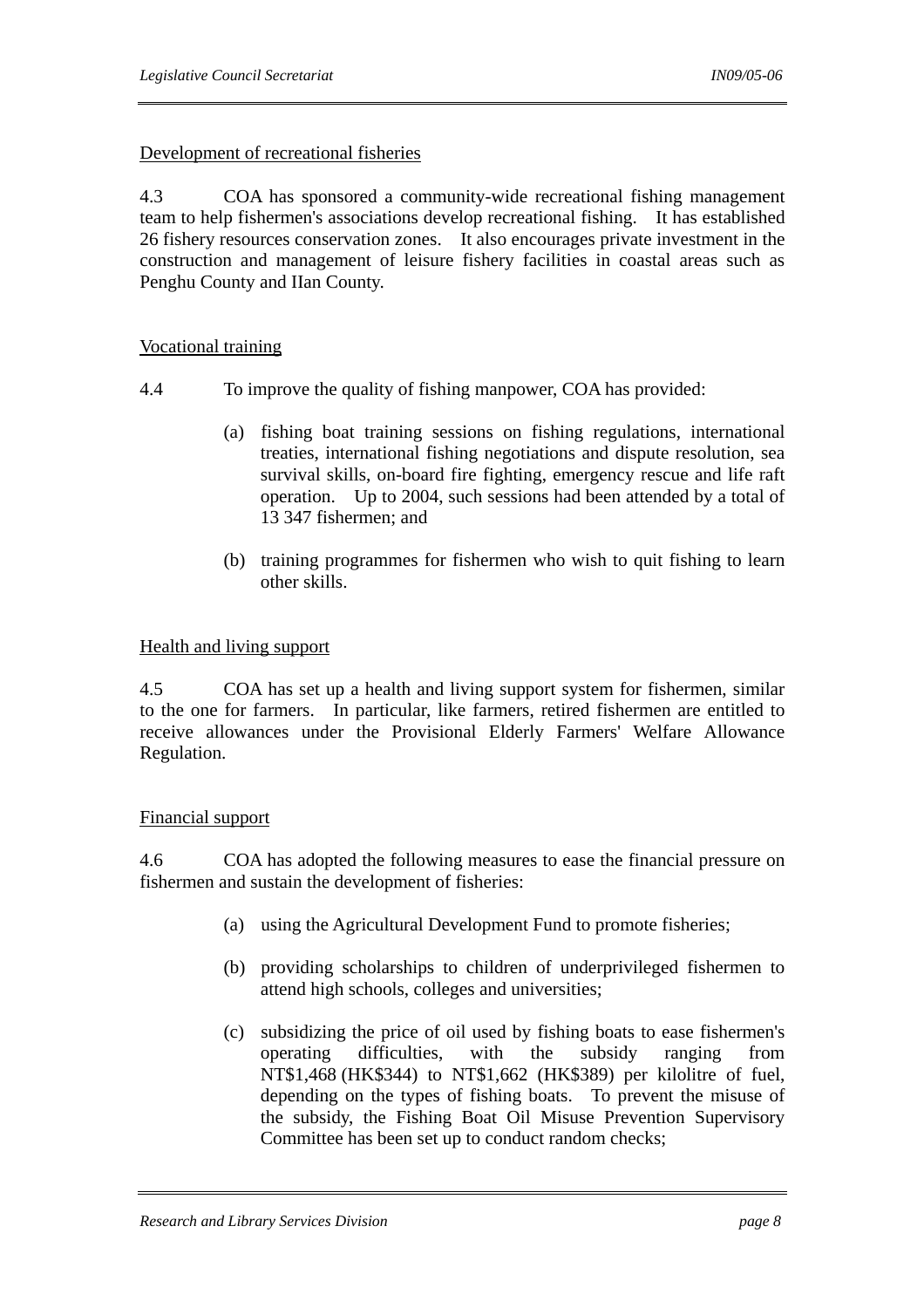- (d) providing insurance for fishing boats and low-interest loans to fishermen; and
- (e) providing natural disaster relief to fishermen to alleviate losses from natural disasters and resume production quickly.

Prepared by Thomas WONG 16 January 2006 Tel: 2869 9621

*------------------------------------------------------------------------------------------------------------------------------------------- Information notes are compiled for Members and Committees of the Legislative Council. They are not legal or other professional advice and shall not be relied on as such. Information notes are subject to copyright owned by the Legislative Council Commission (the Commission). The Commission permits accurate reproduction of the information notes for non-commercial use in a manner not adversely affecting the Legislative Council, provided that acknowledgement is made stating the Research and Library Services Division of the Legislative Council Secretariat as the source and one copy of the reproduction is sent to the Legislative Council Library.*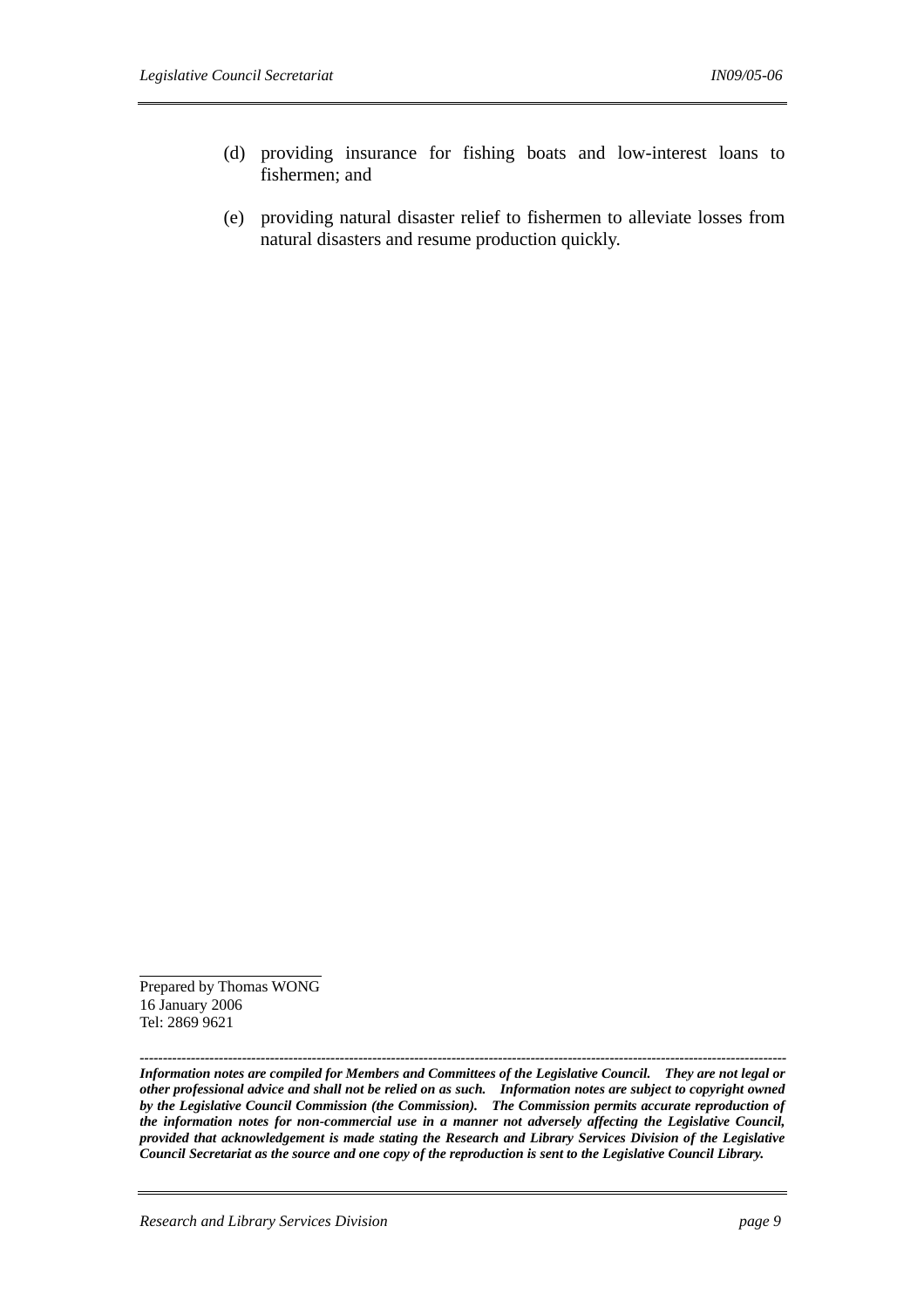#### **Appendix**

# **Organizational Framework of Government Bodies relating to Agriculture and Fisheries in Taiwan**



Note: ( )\* The figure in brackets denotes the number of staff in each department. Source: Council of Agriculture (2005e).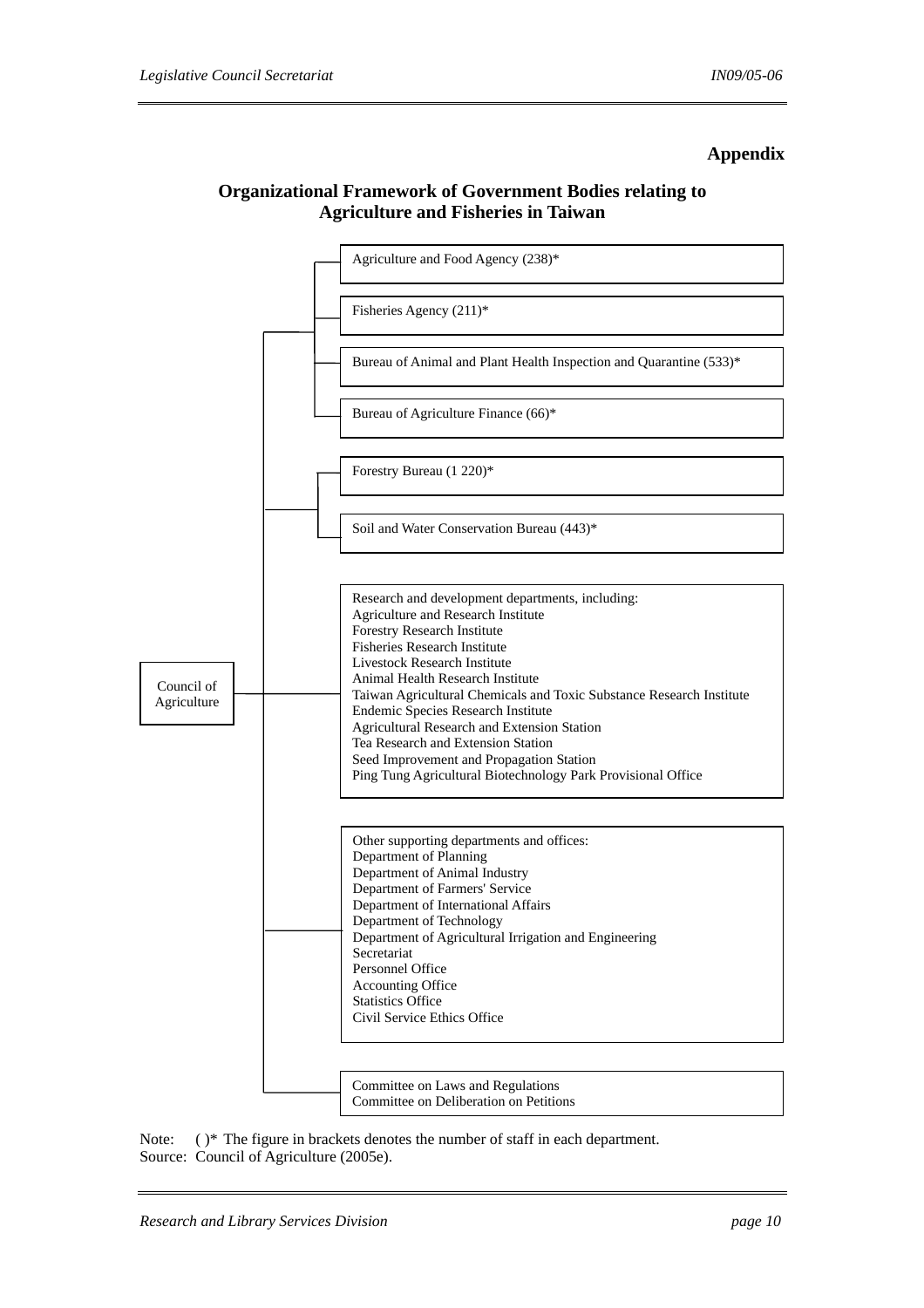#### **References**

- 1. Council of Agriculture. (2004) *Annual Report 2003*. Available from: http://eng.coa.gov.tw/content\_print.php?catid=9650 [Accessed December 2005].
- 2. Council of Agriculture. (2005a) *Agriculture Statistics Yearbook 2004*. Available from: http://eng.coa.gov.tw [Accessed December 2005].
- 3. Council of Agriculture. (2005b) *Annual Report 2004*. Available from: http://eng.coa.gov.tw/content\_print.php?catid=10191 [Accessed] December 2005].
- 4. Council of Agriculture. (2005c) *Implementation of Agricultural Policies.* Available from: http://eng.coa.gov.tw/content\_print.php?catid=9567 [Accessed] December 2005].
- 5. Council of Agriculture. (2005d) *Measures and Strategies in Response to the WTO Impact on Taiwan's Agriculture.* Available from: http://eng.coa.gov.tw/content\_print.php?catid=9123 [Accessed December 2005].
- 6. Council of Agriculture. (2005e) *Organizational Framework of the Council of Agriculture.* Available *Agriculture. Company Agriculture. Company Agriculture. Company Company Company Company Company Company Company Company Company Company* http://bulletin.coa.gov.tw/htmlarea\_file/web\_articles/5156/coa940412.gif [Accessed January 2006].
- 7. Council of Agriculture. (2005f) *Targets for Fiscal Year 2005*. Available from: http://eng.coa.gov.tw/content\_print.php?catid=9324 [Accessed December 2005].
- 8. Council of Agriculture. (2005g) *Yearly Report of Taiwan's Agriculture*. Available from: http://eng.coa.gov.tw/content\_print.php?catid=9592 [Accessed December 2005].
- 9. *Current Status of Agriculture and Food Industry in Taiwan*. Available from: http://www.afagov.tw/ii\_en.asp?pcatid=118&ycatid=118 [Accessed] December 2005].
- 10. *Fisheries Act*. Available from: http://eng.coa.gov.tw/content\_print.php?catid=8985 [Accessed December 2005].
- 11. Fisheries Agency. *Fishery of the Republic of China*. Available from: http://www.fa.gov.yw/eng/guide/fshgcfa.php [Accessed December 2005].
- 12. *Organizational Act of the Bureau of Agricultural Finance, Council of Agriculture, Executive Yuan*. Available from: http://eng.coa.gov.tw/./list.php?catid=8861 [Accessed December 2005].